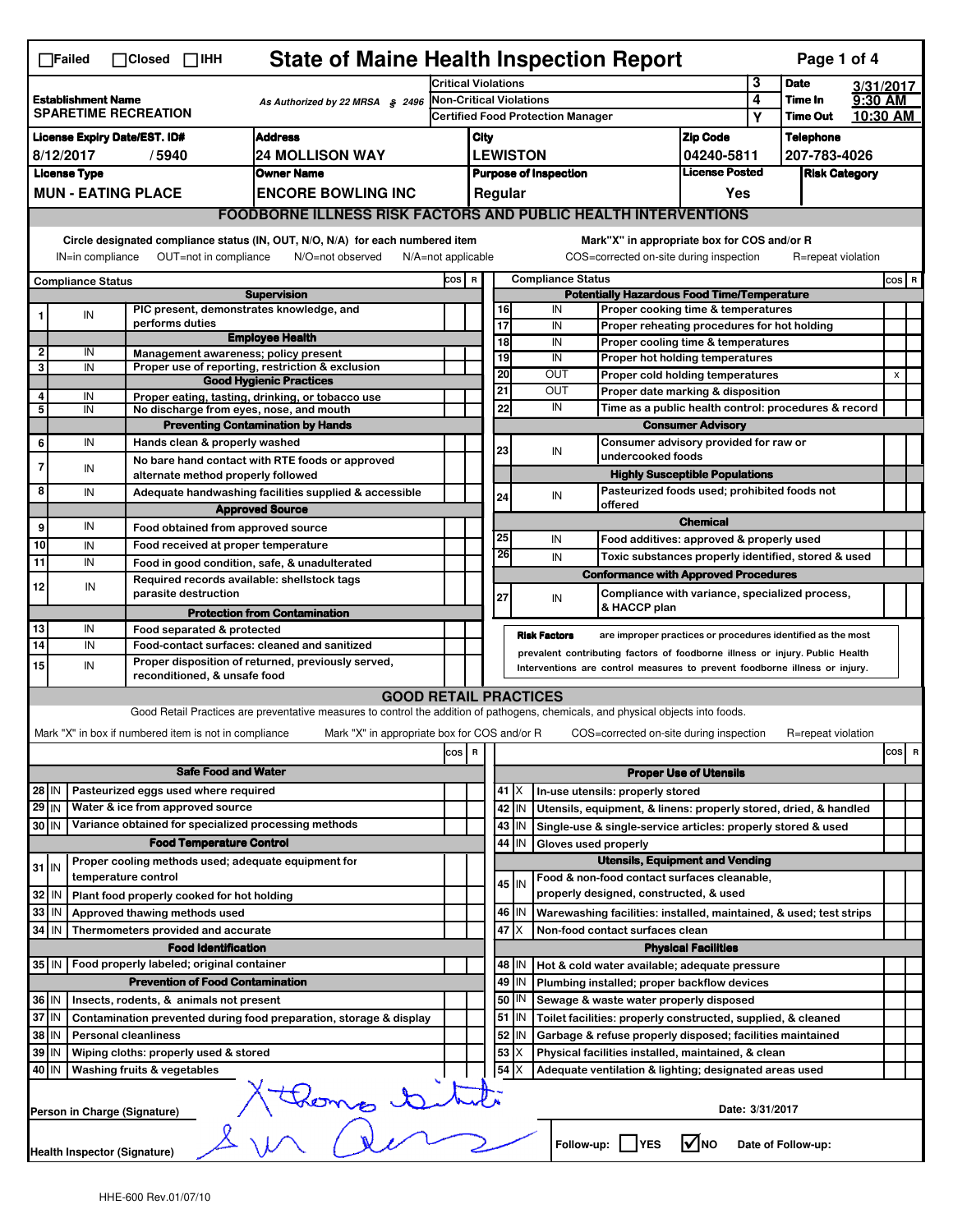| <b>State of Maine Health Inspection Report</b><br>Page 2 of 4                                  |                    |           |                                 |                                 |              |     |                        |                                  |
|------------------------------------------------------------------------------------------------|--------------------|-----------|---------------------------------|---------------------------------|--------------|-----|------------------------|----------------------------------|
| <b>Establishment Name</b><br><b>SPARETIME RECREATION</b>                                       |                    |           | As Authorized by 22 MRSA § 2496 |                                 |              |     |                        | 3/31/2017<br>Date                |
| License Expiry Date/EST. ID#<br><b>Address</b><br><b>24 MOLLISON WAY</b><br>8/12/2017<br>/5940 |                    |           |                                 | City / State<br><b>LEWISTON</b> |              | /ME | Zip Code<br>04240-5811 | <b>Telephone</b><br>207-783-4026 |
|                                                                                                |                    |           |                                 | <b>Temperature Observations</b> |              |     |                        |                                  |
| Location                                                                                       | <b>Temperature</b> |           |                                 |                                 | <b>Notes</b> |     |                        |                                  |
| sandwich bar                                                                                   | 40                 |           |                                 |                                 |              |     |                        |                                  |
| salad dressings-teriaky                                                                        | 49                 | discarded |                                 |                                 |              |     |                        |                                  |
| chicken                                                                                        | 38                 |           |                                 |                                 |              |     |                        |                                  |
| hot dogs                                                                                       | 41                 |           |                                 |                                 |              |     |                        |                                  |
| Walk-in cooler                                                                                 | 36                 |           |                                 |                                 |              |     |                        |                                  |
| hot water                                                                                      | 111                |           |                                 |                                 |              |     |                        |                                  |

| Person in Charge (Signature) |                   | Date: 3/31/2017 |
|------------------------------|-------------------|-----------------|
| Health Inspector (Signature) | <b>Sec.</b><br>λ. |                 |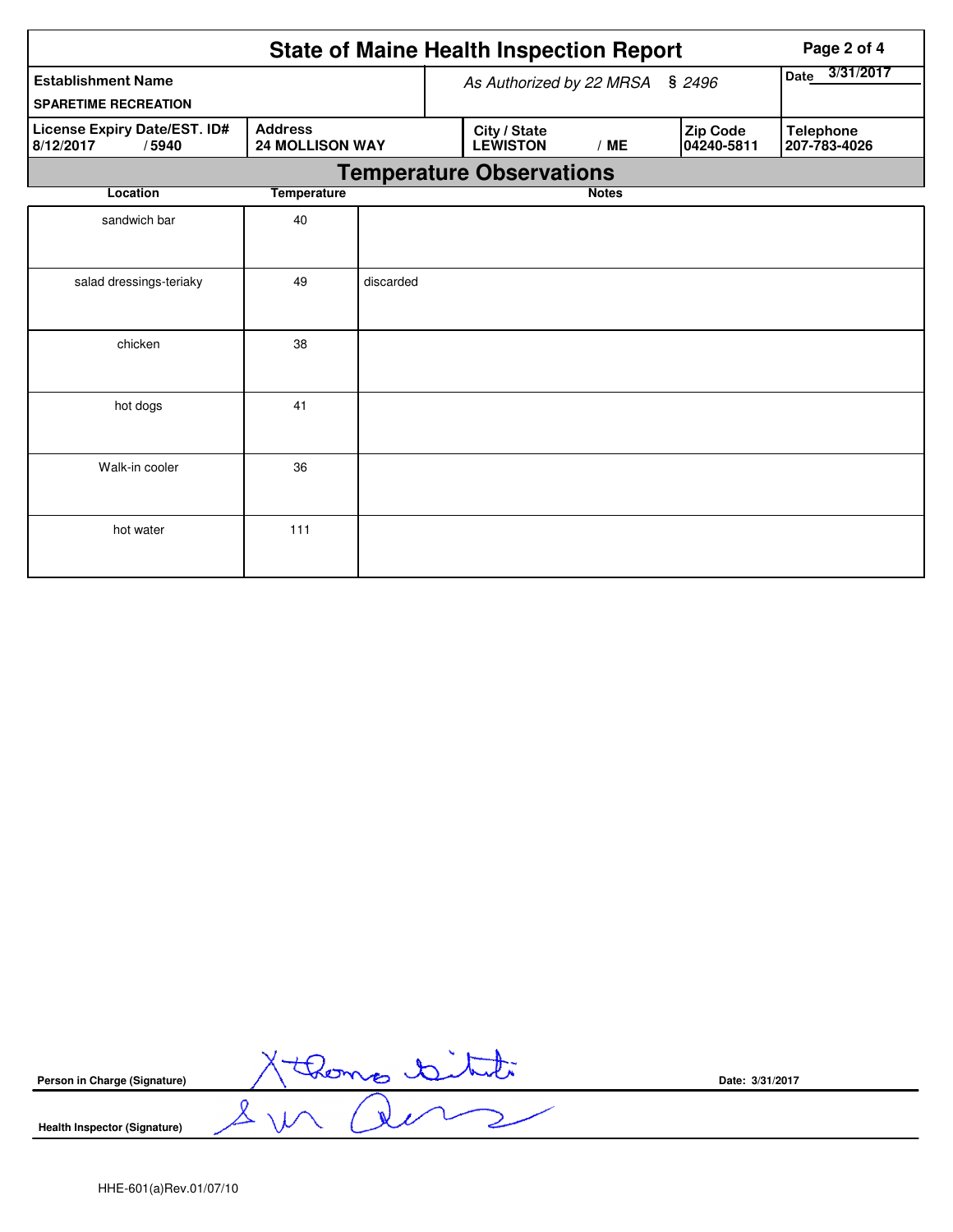|                                                                                                                                | <b>State of Maine Health Inspection Report</b>                                                           |                                        |           |                               | Page 3 of 4       |
|--------------------------------------------------------------------------------------------------------------------------------|----------------------------------------------------------------------------------------------------------|----------------------------------------|-----------|-------------------------------|-------------------|
| <b>Establishment Name</b>                                                                                                      |                                                                                                          |                                        |           |                               | 3/31/2017<br>Date |
| <b>SPARETIME RECREATION</b>                                                                                                    |                                                                                                          |                                        |           |                               |                   |
| <b>License Expiry Date/EST. ID#</b><br>8/12/2017<br>/5940                                                                      | <b>Address</b><br><b>24 MOLLISON WAY</b>                                                                 | City / State<br><b>LEWISTON</b>        | <b>ME</b> | <b>Zip Code</b><br>04240-5811 |                   |
|                                                                                                                                | <b>Observations and Corrective Actions</b>                                                               |                                        |           |                               |                   |
|                                                                                                                                | Violations cited in this report must be corrected within the time frames below, or as stated in sections | 8-405.11 and 8-406.11 of the Food Code |           |                               |                   |
| 20: 3-501.16.(A).(2): C: PHF not maintained at 41 F or less.                                                                   |                                                                                                          |                                        |           |                               |                   |
| INSPECTOR NOTES: food discarded 49 degrees                                                                                     |                                                                                                          |                                        |           |                               |                   |
| 21: 3-501.17.(D): C: Date marking system used at the Eating Establishment does not meet the criteria list in code.             |                                                                                                          |                                        |           |                               |                   |
| INSPECTOR NOTES: some food items are not date marked                                                                           |                                                                                                          |                                        |           |                               |                   |
| 41: 3-304.12: N: Improper between-use storage of in-use utensils.                                                              |                                                                                                          |                                        |           |                               |                   |
| INSPECTOR NOTES: need scoop with handles---cheese tub had paper cup in it with no handle                                       |                                                                                                          |                                        |           |                               |                   |
| 47: 4-601.11.(B): C: Food contact surfaces of cooking equipment not clean.                                                     |                                                                                                          |                                        |           |                               |                   |
| INSPECTOR NOTES: clean cooking equipment-fryolator-under grill etc                                                             |                                                                                                          |                                        |           |                               |                   |
| 47: 4-602.13: N: Non-food contact surfaces are not cleaned at a frequency necessary to preclude accumulation of soil residues. |                                                                                                          |                                        |           |                               |                   |
| INSPECTOR NOTES: clean exterior of freezer and clean exterior of trash cans                                                    |                                                                                                          |                                        |           |                               |                   |
| 53: 6-501.12: N: The physical facilities are not clean.                                                                        |                                                                                                          |                                        |           |                               |                   |
| INSPECTOR NOTES: clean floors and walls in back of all equipment and warewashing area                                          |                                                                                                          |                                        |           |                               |                   |
| 54: 6-501.14.(A): N: Ventilation not clean.                                                                                    |                                                                                                          |                                        |           |                               |                   |
| INSPECTOR NOTES: have range hood system c; leaned                                                                              |                                                                                                          |                                        |           |                               |                   |
|                                                                                                                                |                                                                                                          |                                        |           |                               |                   |
|                                                                                                                                |                                                                                                          |                                        |           |                               |                   |
|                                                                                                                                |                                                                                                          |                                        |           |                               |                   |
|                                                                                                                                |                                                                                                          |                                        |           |                               |                   |
|                                                                                                                                |                                                                                                          |                                        |           |                               |                   |
|                                                                                                                                |                                                                                                          |                                        |           |                               |                   |
|                                                                                                                                |                                                                                                          |                                        |           |                               |                   |

| Person in Charge (Signature) | Date: 3/31/2017 |
|------------------------------|-----------------|
| Health Inspector (Signature) |                 |